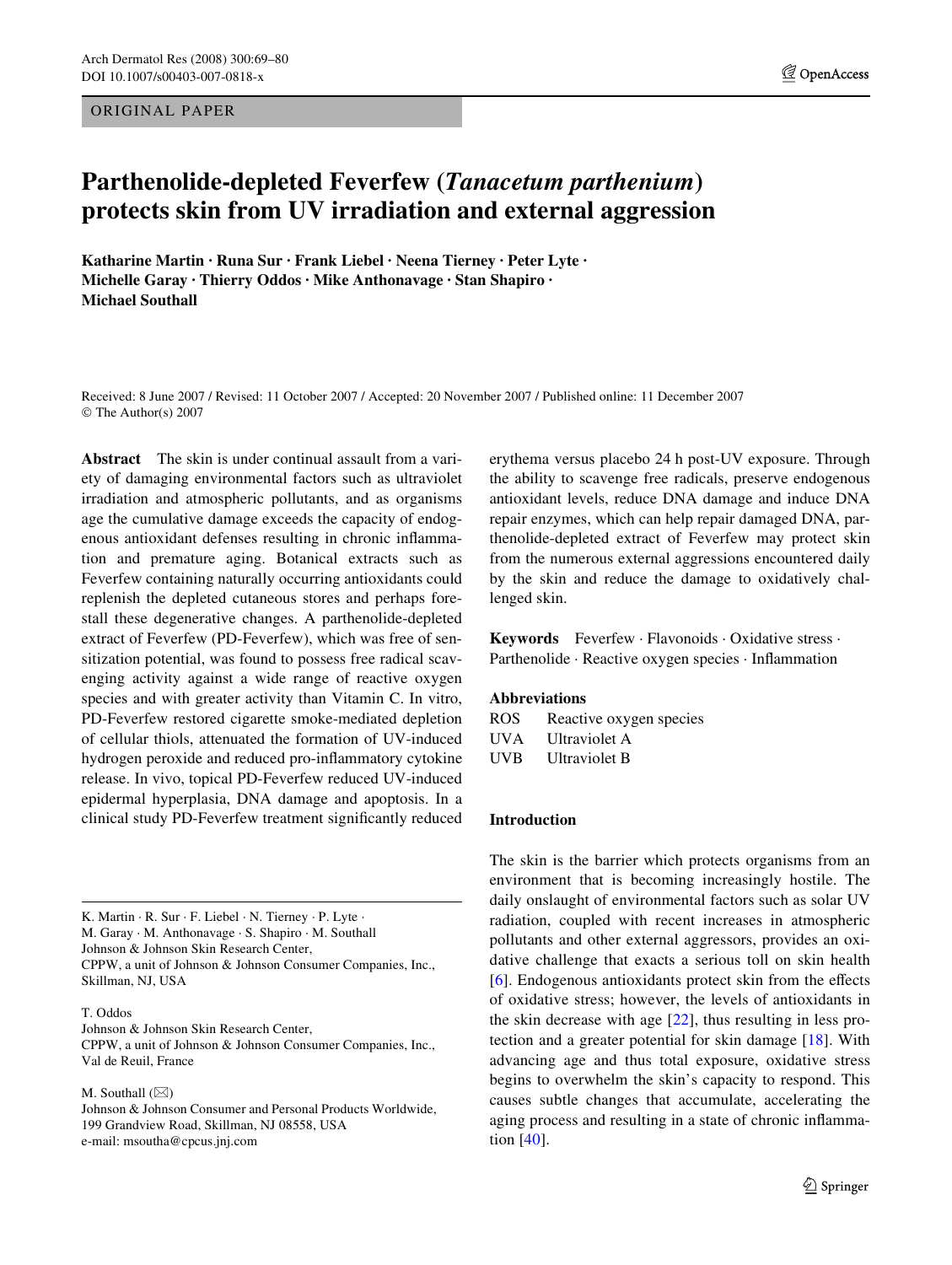The primary environmental insult challenging the skin is solar ultraviolet (UV) irradiation, particularly its UVB component. UVB irradiation can induce many pathophysiological effects in the skin such as formation of reactive oxygen species (ROS) [34], DNA damage by thymine dimer formation [29, 48], lipid peroxidation [31, 32], dermal matrix protein degradation [40], alterations in membrane permeability  $[14]$ , induction of pro-inflammatory mediator release [4, 42] and induction of apoptosis [3]. It has been known for decades that ROS are produced in the skin following UV irradiation [34] and are major mediators of oxidative damage to DNA and other cell constituents. These cellular changes induced by UV irradiation make solar exposure, particularly UVB, responsible for the induction of nonmelanoma skin cancer [27].

Other external aggressors that the skin is exposed to, such as cigarette smoke, mediate oxidative stress in human tissues by depleting intracellular thiols such as glutathione  $[30, 37]$ . This results in pathophysiological effects such as a decrease in phagocytic cell chemotaxis, increase in epithelial cell permeability and pro-inflammatory cytokine release, prevention of epithelial cell repair processes [25, 41, 50] and finally cell death. Smoke-induced oxidative stress can lead to premature skin aging, which is phenotypically similar to photoaged skin [38, 45].

Much attention has recently been focused on naturally occurring antioxidants, in particular botanical extracts, that provide effective protection from UV-induced damage [1]. In addition to the well-described effect of dietary beta-carotene, other carotenoids have shown effectiveness in counteracting the effects of UVB. Oral administration of a combination of the antioxidants, ascorbic acid and alpha tocopherol in humans significantly reduced both the sunburn reaction to UVB and the formation of thymine dimers [36].

Feverfew is an aromatic perennial, widely cultivated throughout Europe, which has been used for centuries as a source of herbal remedies. There are early references to its use for relieving fever, headache and migraine, as well as menstrual problems, stomachache, toothache and insect bites  $[13, 16]$ . Feverfew exhibits anti-inflammatory activity and parthenolide, a sesquiterpene lactone and an active constituent of Feverfew, has been shown to be responsible for many of its anti-inflammatory effects [20, 24]. However, parthenolide is a potent skin sensitizer and therefore would not be appropriate for topical applications [15, 35]. To eliminate the risk of skin sensitization from Feverfew, we developed a parthenolidedepleted extract of Feverfew (PD-Feverfew) and determined the effectiveness of PD-Feverfew in mitigating the effects of external aggression-induced oxidative stress in the skin.

#### **Materials and methods**

Depletion of parthenolide from feverfew

Extracts of *Tanacetum parthenium* with a reduced content of  $\alpha$ -unsaturated  $\gamma$ -lactones, particularly parthenolide, were obtained by differential solvent extraction and subsequent elution on basic resins of Feverfew biomass [8]. Whole Feverfew contained  $0.72\% \pm 0.08$  parthenolide as a percent of dry weight, and the parthenolide-depleted extract of Feverfew that was obtained contained  $0.026\% \pm 0.001$ , approximately 30 times less parthenolide as a percent of dry weight compared to whole Feverfew.

# Cell culture

Primary normal human keratinocytes and primary normal human dermal fibroblasts were obtained from Cascade Biologics (Portland, OR, USA) and were cultured in Epilife growth media supplemented with human keratinocyte growth supplement.

## Determination of free radical scavenging activity

The antioxidant scavenging capacity of Feverfew against the peroxyl radical (ORAC), hydroxyl radical (HORAC), peroxynitrite radical (NORAC), and the ferric reducing power of Feverfew (FRAP) were determined by Brunswick Laboratories (Norton, MA, USA) as previously described [19, 33]. ORA $C<sub>hydro</sub>$  reflects water-soluble antioxidant capacity and the  $ORAC<sub>lipo</sub>$  is the lipid-soluble antioxidant capacity. Trolox, a water-soluble Vitamin E analog, is used as the calibration standard and the ORAC result is expressed as micromole Trolox equivalent (TE) per liter.

## Determination of cell viability

Cell viability was assessed by the release of lactate dehydrogenase (LDH), a marker of cytotoxicity, using a cytotoxicity detection kit (Roche Diagnostics, Indianapolis, IN, USA).

## Assessment of cigarette smoke-induced effects

Normal human dermal fibroblasts seeded in six-well format transwell inserts (Corning Costar, Cambridge, MA, USA) were incubated with a medium containing various concentrations of Feverfew for 24 h prior to exposure to either placebo (mock) or cigarette smoke (1 cigarette, BASIC Full Flavor 100's cigarettes, Philip Morris, Richmond, VA, USA) for 10 min. Prior to smoke exposure, the medium above the inserts containing the Feverfew extract was removed, while the one below remained during the smoke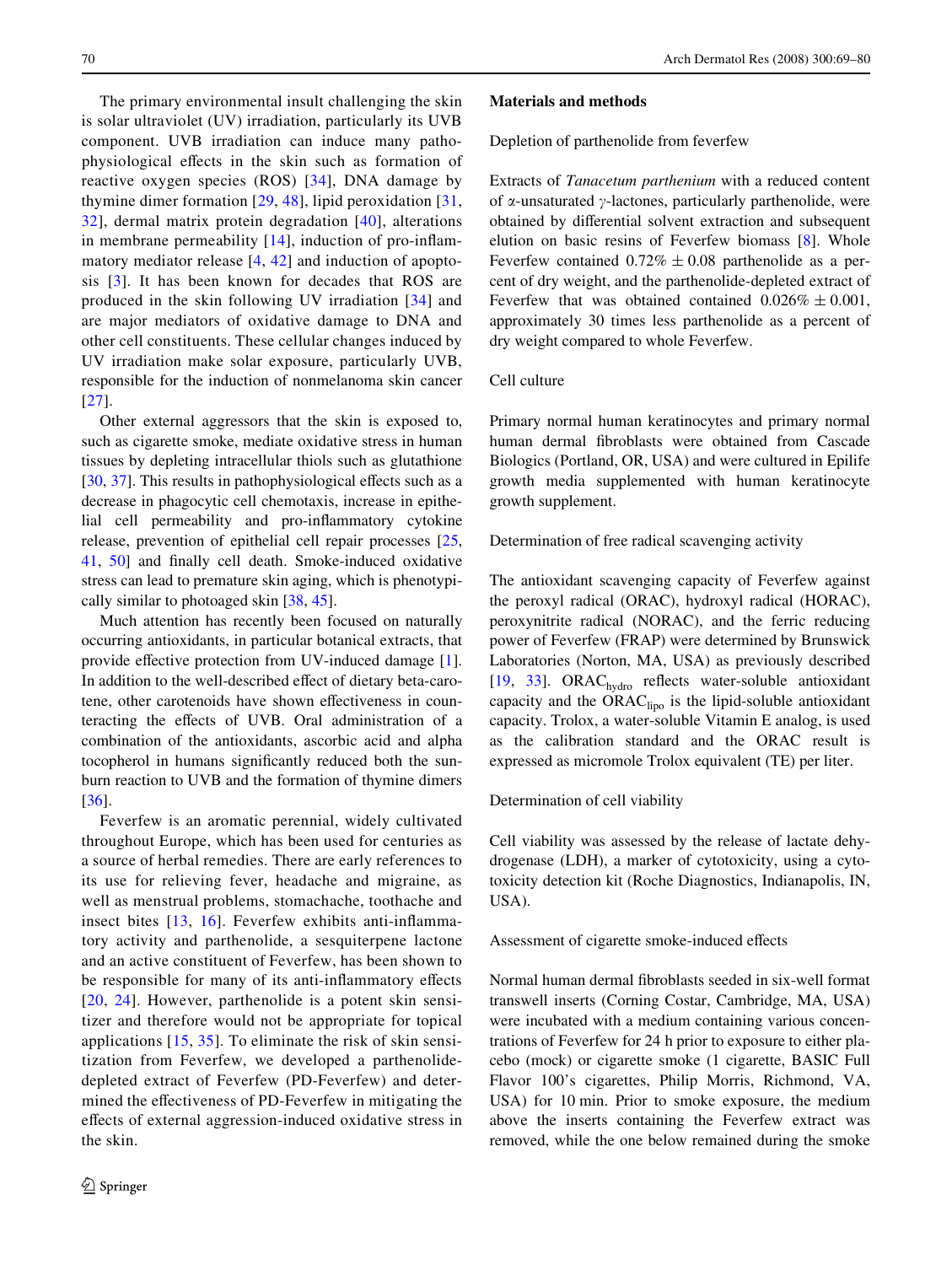exposure. After exposure, the cells were incubated for another 24 h with the previous medium. The cells were washed twice with Dulbecco's phosphate-buffered saline and lysed in  $200 \mu l$  lysis buffer (caspase-3 colorimetric assay kit; R&D Systems Inc., Minneapolis, MN, USA). Intracellular thiols were then measured by mixing 100 µl of the lysate with  $60 \mu M$  monobromobimane (Molecular Probes, Eugene, OR, USA) and incubating at 37°C for 30 min. In the presence of thiols, the monobromobimane becomes fluorescent. Fluorescence was measured using a CytoFluor® Fluorescence Plate Reader (PerSeptive Biosystems, Framingham, MA) set with excitation wavelength at 360 nm and emission wavelength at 460 nm.

Determination of hydrogen peroxide formation in normal human keratinocytes

UV-induced hydrogen peroxide formation was determined using a modification of the method of El Hindi  $[11]$  and Wang [49]. Primary human keratinocytes were plated at 8,000 cells/well in a 96-well plate. After 48 h, the cells were incubated for 30 min with 5  $\mu$ M of the hydrogen peroxide-sensitive fluorescent probe 5-(and-6)-chloromethyl-2',7'-dichlorodihydro-fluorescein diacetate, acetyl ester (CM-H2DCFDA; Invitrogen Carlsbad, CA, USA). After incubation, the plate was rinsed to remove excess probe and Feverfew was added at the indicated concentrations. The plate was immediately read on a fluorescent plate reader set at wavelengths 485 nm excitation/530 nm emission to detect basal peroxide formation. The plate was then exposed to UV (1000W-Oriel solar simulator equipped with a 1 mm Schott WG 320 filter; UV dose applied  $4.2$  kJ/  $m<sup>2</sup>$  as measured at 360 nm) or to cigarette smoke as described above and read 60 min post-UV exposure.

Assessment of UV-induced mediator release from reconstituted epidermis

Reconstituted human epidermis (EPI-200-HCF) was purchased from MatTek Corporation (Ashland, MA, USA). After reception, epidermal equivalents were incubated with a phenol-free and hydrocortisone-free maintenance medium (MatTek Corporation, Ashland, MA, USA) at 37°C for 24 h. PD-Feverfew, 1%, was prepared in 70% ethanol/30% propylene glycol vehicle and  $5 \mu$  was applied topically for 2 h prior to exposure to ultraviolet light (1000W-Oriel solar simulator equipped with a 1 mm Schott WG 320 filter) with a maximum irradiance of  $7.52 \text{ mW}$ cm<sup>2</sup>. The UV dose applied was 65 kJ/m<sup>2</sup>, as measured at 360 nm, 95% UVA and 5% UVB. After 24 h, the medium below each equivalent was collected and analyzed for secreted IL-1 $\alpha$  by ELISA using a commercially available immunoassay multiplex kit (Upstate Biotechnology, Charlottesville, VA, USA) on a Luminex L100 (Luminex Corporation, Austin, TX, USA).

Determination of photoaging in hairless mouse skin

SKh-1 hairless mice (Charles River Laboratories; Wilmington, MA, USA) were housed individually in an environmentally controlled room with a 12 h light and 12 h dark cycle and allowed food and water ad libitum. The Institutional Animal Care and Use Committee at Johnson & Johnson approved all procedures used in these experiments. The UVR source was a bank of 8 Philips TL40W/12 Ultraviolet-B bulbs, peak irradiance at 310 nm (Bulbtonics, NY, USA). Bulbs were positioned 19 cm above the mice for 3 weekly exposures, which continued for 10 weeks. Each UVB dose was gradually increased over the first 5 weeks by increments of 0.5 minimal erythema doses (MED) to a final dose of 4.5 MED  $(0.07 \text{ J/cm}^2)$ . Irradiance was measured with an IL-1400 Research Radiometer (International Light, Inc., Newburyport, MA, USA) using a UVB sensor. Two groups of mice  $(N = 9)$  were exposed to UVB irradiation with a third group  $(N = 6)$  serving as unirradiated controls. One of the irradiated groups was treated with 100 µl of 1% (10 mg/ml) PD-Feverfew solution made up in 70% ethanol/30% propylene glycol vehicle applied to the skin pre- and post-irradiation. After 10 weeks, the mice were sacrificed by  $CO_2$  inhalation and the dorsal trunk skin was excised for histology. Hematoxylin and eosin (H&E) staining of mouse skin sections was performed by Paragon Bio-Services, Inc. (Baltimore, MD, USA). Thirty measurements per animal were made to derive a mean value for epidermal thickness.

Induction of UV-induced DNA and cellular damage in porcine skin

Gottingen microswine (Marshall Farms, NY, USA) were housed in appropriately sized cages in an environmentally controlled room with a 12 h light and 12 h dark cycle and supplied with Purina mini-swine chow and water ad libitum. The Institutional Animal Care and Use Committee at Johnson & Johnson approved all procedures used in these experiments. Animal care was based on the "Guide for the Care and Use of Laboratory Animals", NIH Publication No. 85-23. UV irradiation was given with a Hamamatsu Lightning Cure 200 UV Spot Light Source (Photonics K.K., Japan) with a 50 W xenon lamp filtered with a 2 mm hot mirror, 1 mm UG 11 (Schott Glass) and 1 mm WG320 (Schott Glass) to meet COLIPA solar simulator compliance. The fluence rate was set at  $4 \text{ mW/cm}^2$  and measured with a calibrated Oriel Thermopile Model 71767. The MED was then determined from the least amount of time required to induce uniform redness after 24 h. A 1%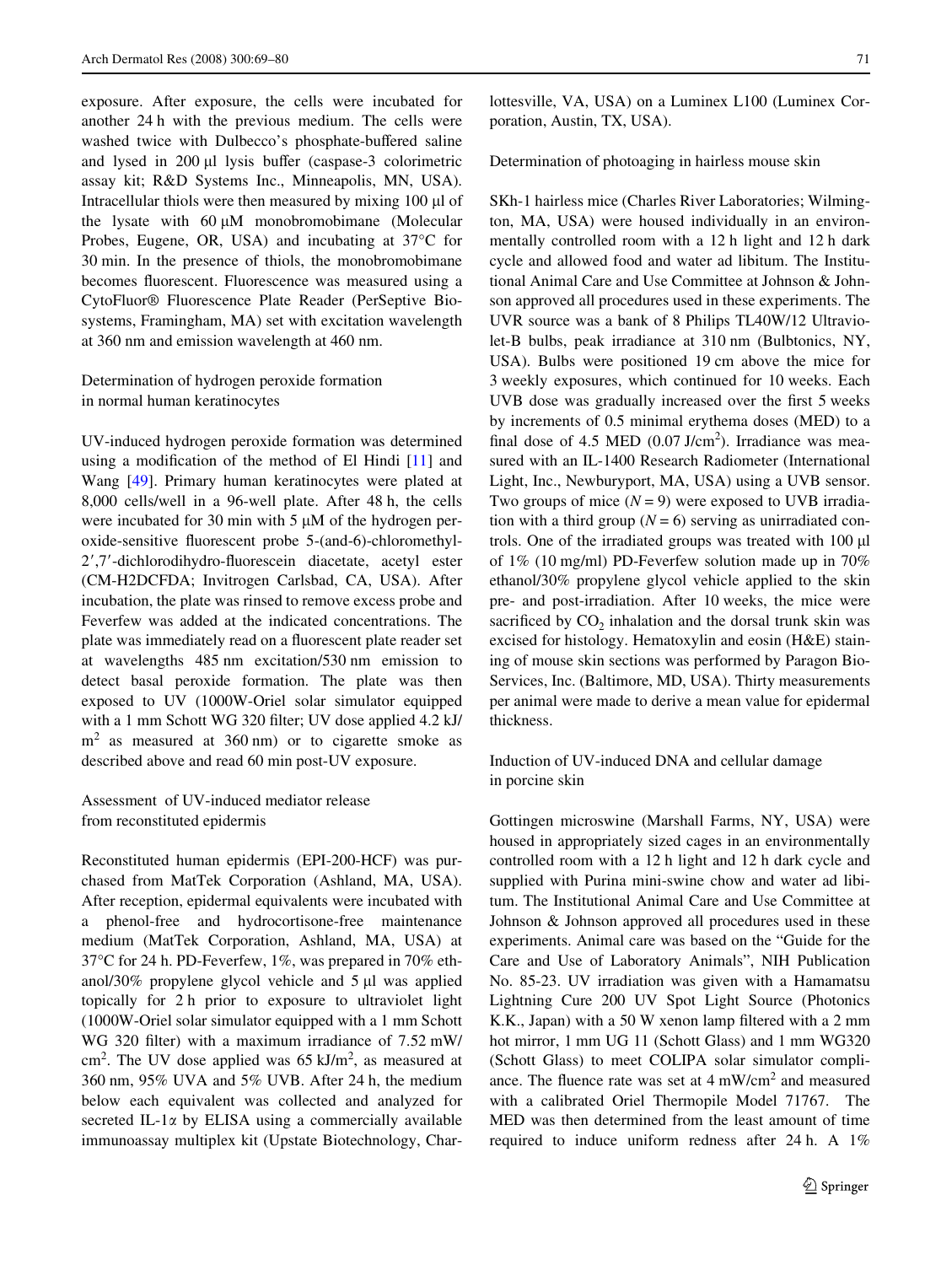(10 mg/ml) PD-Feverfew solution made up in 70% ethanol/ 30% propylene glycol vehicle was applied to the skin  $(4 \mu$ l/  $\text{cm}^2$ ) followed by UV light exposure at different multiples of MED intensity. After 24 h, biopsy punches were obtained from skin for histology. T-T dimer staining of swine skin sections was performed by Paragon BioServices, Inc. (Baltimore, MD, USA) using primary antibodies from Affitech (Oslo, Norway). Apoptosis staining (terminal deoxynucleotidyl transferase biotin-dUTP nick end labeling, TUNEL) was performed by Paragon Bioservices using Terminal Transferase, and Biotin-16-dUTP from Roche Diagnostics (Indianapolis, IN, USA).

#### Assessment of DNA repair

Normal human keratinocytes in culture were incubated with 10 and 30  $\mu$ g/ml of PD-Feverfew extract. The cells were harvested after 1 h and nuclear extracts containing the DNA repair enzyme were prepared. Nuclei were prepared by incubating cells in the lysis buffer (Hepes 10 mM, pH 7.9; MgCl<sub>2</sub> 1.5 mM; KCl 10 mM; TritonX-100, 0.5%; dithiothreitol 0.5 mM; protease inhibitor PMSF). The nuclei were recovered by centrifugation and then lysed in the nucleus lysis buffer (Hepes  $10 \text{ mM}$ , pH  $7.9$ ; MgCl2 1.5 mM; KCl 0.4 M; glycerol 25%; EDTA 0.3 mM; dithiothreitol 0.5 mM; protease inhibitor PMSF). After centrifugation to remove residual particles,  $10 \mu l$  (5 mg/ml of protein) of nuclear extracts were applied to hydrogel glass slides (Perkin Elmer) containing 1 mg/ml plasmid DNAbearing lesions induced by different types of agents such as UV (thymine dimers and 6-4 photoproducts formed by exposing plasmid DNA to UVC irradiaiton with a dose of 0.3 J/cm<sup>2</sup> at 2.5 mW/s emitted by a VL 15-C lamp (Bioblock Scientific, Illkirch, France), endoperoxide DDE (mostly 8-oxo-guanosine lesions formed by treating 1 mg/ ml plasmid and 20  $\mu$ l endoperoxide at 37 $\degree$ C in the dark for 2 h), psoralen (psoralen adducts formed by irradiating 1 mg/ml plasmid and 120 mM psoralen amine with 1.48 J/  $\text{cm}^2$  UVA light for 10 min) or cisplatin (cisplatin adducts formed by treating 1 mg/ml plasmid and 15 mg/ml cisplatin at 37°C in the dark for 2 h). The slides were then incubated for 2 h in the presence of Cy5-dCTP, during which the lesions were repaired. After the reaction, the level of DNA repair was analyzed by the level of fluorescent base (Cy5dCTP) integrated in the DNA during the reaction.

# Clinical study of UV-induced erythema

Topical emulsion formulations containing Feverfew were evaluated versus placebo formulations. The clinical study was a placebo-controlled, randomized, double blinded study of 12 subjects including both male and female of Fitzpatrick skin phototypes II and III, conducted at Harrison Research Laboratories, Inc. of Union, New Jersey. An independent review board (New England Institutional Review Board, Wellesley, MA, USA) approved the study protocol and all clinical investigation was conducted according to the Declaration of Helsinki principles. Briefly, subjects were required not to have any clinically visible erythema on the target areas on the back, or any past history of phototoxic, photallergic or any other abnormal responses to sunlight, or sensitivities to cosmetics, toiletries or topical drugs. Test formulations were applied for once daily for 2 days followed by exposure to UVB irradiation at varying MED on randomized pre-designated sites on the back. The UVB irradiation was from a custom-made light source with a peak output at 313 nm and a half-power bandwidth of 30 nm. The UVB intensity was  $0.95 \pm 20\%$  mW/cm<sup>2</sup>, as measured with the International Light Inc. Phototherapy System including IL1400A radiometer S/N5400, with UVB type I response sensor (detector SEL240 #5436) and diffuser (W#4489 and filter UVB-1 #8224). The UVB irradiation period was based on each subject's MED, as determined immediately prior to the study. Erythema was evaluated approximately 24 and 48 h following irradiation, using a Minolta CR300 Chromameter (Konica Minota Photo Imaging USA, Mahwah, NJ) [5]. Test formulations were re-applied post-UV exposure once daily for 2 days following chromameter and clinical grading.

#### Data analysis

Data are presented as mean  $\pm$  standard deviation (SD) of three independent experiments. Student's *t* test was used to compare the effects of thiol loss in fibroblasts, peroxide formation in keratinocytes, IL-1 release for skin equivalents and erythema reduction in UV-induced erythema clinical model. The significance for all tests was set at  $P < 0.05$ .

# **Results**

PD-Feverfew has a broad-spectrum antioxidant activity

The ability of PD-Feverfew to exhibit direct antioxidant activity was first tested. PD-Feverfew was found to possess radical scavenging activity against a wide range of free radicals, including oxygen, hydroxyl, peroxynitrate and ferric radicals (Table 1). In comparison to the reference antioxidant, ascorbic acid (vitamin C), PD-Feverfew had a fivefold greater scavenging activity for oxygen and hydroxyl radicals than ascorbic acid, and threefold greater scavenging activity for ferric radicals than ascorbic acid. PD-Feverfew had the greatest scavenging activity against ferric radicals,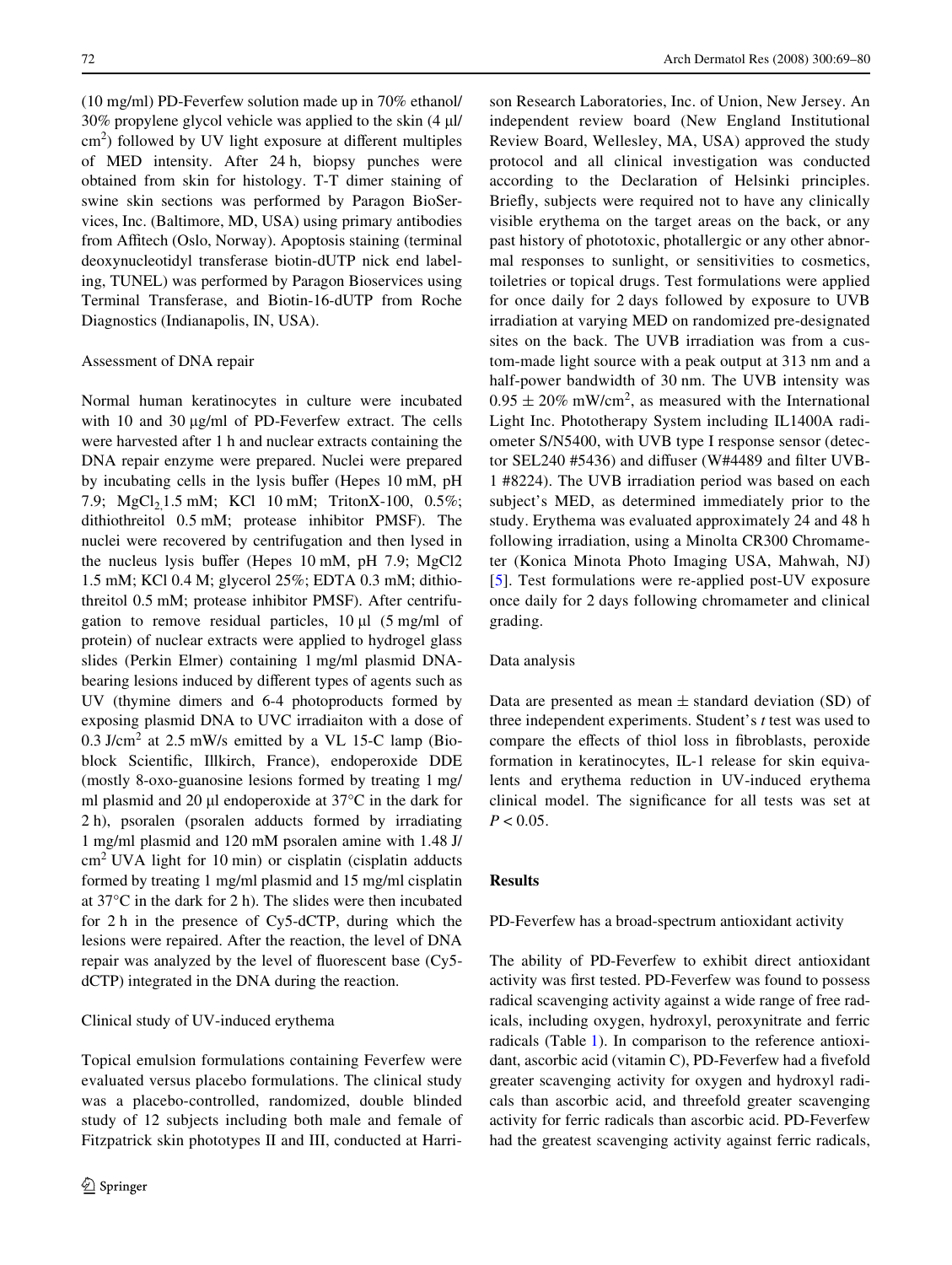**Table 1** Antioxidant activity of PD-Feverfew

| Dose $(\%)$ | Sample ID     | ORAC <sub>lipo</sub><br>$(\mu \text{mol} \text{TE/l})$ | ORAC <sub>hydro</sub><br>$(\mu$ mol TE/I) | $^{a}ORAC_{total}$<br>$(\mu$ mol TE/I) | HORAC ( $\mu$ mol caffeic<br>acid equivalent/l) | <b>NORAC</b><br>$(\mu$ mol TE/I) | FRAP (µmol TE/l)   |
|-------------|---------------|--------------------------------------------------------|-------------------------------------------|----------------------------------------|-------------------------------------------------|----------------------------------|--------------------|
| 0.5         | PD-Feverfew   | $12.852 \pm 813$                                       | $11.632 \pm 1405$                         | 24.484                                 | $1,994 \pm 92$                                  | $985 \pm 127$                    | $3,9033 \pm 2,125$ |
| 0.1         | PD-Feverfew   | $2.374 \pm 276$                                        | $2.547 \pm 132$                           | 4.921                                  | $499 \pm 35$                                    | $195 \pm 26$                     | $465 \pm 25$       |
| 0.5         | Ascorbic acid | $2.272 \pm 234$                                        | $3.471 \pm 369$                           | 5.743                                  | $386 \pm 46$                                    | $4.491 \pm 420$                  | $1.2771 \pm 783$   |

ORAC analysis provides a measure of the scavenging capacity of antioxidants against the peroxyl radical, which is one of the most common reactive oxygen species found in the body. <sup>a</sup>ORAC total is the sum of both the lipophilic and hydrophilic ORAC values. ORAC<sub>hydro</sub> reflects watersoluble antioxidant capacity and ORAC<sub>lipo</sub> is the lipid-soluble antioxidant capacity. HORAC analysis provides a measure of the scavenging capacity of antioxidants against hydroxyl radicals. NORAC analysis provides a measure of the scavenging capacity of antioxidants against peroxynitrite radicals. FRAP analysis provides a measure of the ferric reducing power of antioxidants. Trolox, a water-soluble vitamin E analog, is used as the calibration standard and the ORAC result is expressed as micromole Trolox equivalent (TE) per liter. Data is represented as mean  $\pm$  SD of three independent experiments

followed by oxygen, hydroxyl and peroxynitrate radicals, respectively. PD-Feverfew was also effective in scavenging superoxide anion as measured by using a superoxide dismutase (SOD) assay kit (Dojindo Molecular Technologies, Gaithersburg, MD, USA). The IC50 of SOD scavenging activity for PD-Feverfew was  $2.74 \pm 0.39$   $\mu$ g/ml and that for ascorbic acid was  $34.8 \pm 2.13$  µg/ml. Thus, the SOD activity of PD-Feverfew was 13-fold greater than that of ascorbic acid.

# PD-Feverfew protects cells against the effects of cigarette smoke

Cigarette smoke (CS) is the major cause of pulmonary emphysema. Cellular oxidative stress is one of the several toxic effects of CS. CS mediates oxidative stress by depleting cells of essential thiols such as glutathione in vitro [28] and in vivo [7]. To assess the role of PD-Feverfew on CSmediated effects, human dermal fibroblast cells were exposed to CS in the absence or presence of different concentrations of PD-Feverfew. A 10 min exposure to the equivalent of one cigarette reduced the dermal fibroblast thiol content by about 50% (Fig. 1a). Preincubation with PD-Feverfew gave a stepwise reversal of this inhibition, which was statistically significant  $(P < 0.05)$  at concentrations of 10  $\mu$ g/ml and 25  $\mu$ g/ml when compared with the smoke-exposed control. At these concentrations, cellular thiol content was maintained at levels similar to those in the no-smoke-exposed control. Likewise, cellular toxicity as measured by lactate dehydrogenase (LDH) release was also dose dependently reversed by PD-Feverfew treatment (Fig. 1b). PD-Feverfew was also found to protect keratinocytes from CS-induced ROS formation (Fig. 1c). CS was found to increase ROS formation, in keratinocytes, and preincubation, and PD-Feverfew gave a dose-dependent reduction in ROS formation in keratinocytes, which was statistically significant  $(P < 0.05)$  at concentrations as low as  $6 \mu g/ml$ .

PD-Feverfew protects against UV-induced damage in vitro

Another major insult we are exposed to in our everyday life is UV irradiation. Thus, we thought it to be important to ascertain whether PD-Feverfew plays any protective role against UV-induced cellular damage. It has been well established that ROS such as  $H_2O_2$  and peroxyl radical are produced in the skin following UV irradiation [44] and are major mediators of oxidative damage to DNA and other cellular constituents. To assess the role of PD-Feverfew on UV-induced cellular damage, we determined whether PD-Feverfew had any effect on UV-induced hydrogen peroxide  $(H_2O_2)$  formation in normal human keratinocytes. A dose of  $4.2 \text{ kJ/m}^2$  (at 360 nm) from a solar simulator increased intracellular hydrogen peroxide by 73% (from 173 to 298 units; Fig. 2a). Preincubation with PD-Feverfew at concentrations from 3.1 to 100  $\mu$ g/ml attenuated this stimulation in a dose-related, statistically significant manner  $(P < 0.05)$ . At concentrations greater than 10  $\mu$ g/ml, the suppression was to levels below those in non-irradiated controls indicating that PD-Feverfew reduced the basal level of hydrogen peroxide present in keratinocytes.

UV irradiation has been shown to induce the release of various inflammatory cytokines such as IL-1 $\alpha$ , IL-6 and TNF- $\alpha$ , which are involved in the pathophysiology of UVinduced inflammation  $[4]$ . We next looked at the effect of PD-Feverfew on UV-induced IL-1 $\alpha$  release from reconstituted human epidermis. As shown in Fig. 2b, there was a low level of  $129 \pm 38$  ng/ml IL-1 $\alpha$  release from non-irradiated skin equivalents. After UV irradiation with 65 kJ/m<sup>2</sup>, the amount of IL-1 $\alpha$  increases by about sixfold to  $737 \pm 50$  ng/ml. Pretreatment with PD-Feverfew did not change the basal level of IL-1 $\alpha$  release, however significantly reduced UV-induced IL-1 $\alpha$  release, which decreased from 737  $\pm$  50 ng/ml to 294  $\pm$  30 ng/ml, a 60% reduction over placebo-treated control skin equivalents. Additionally, post-treatment with PD-Feverfew reduced UV-induced IL-1 $\alpha$  release by 40% over placebo-treated control skin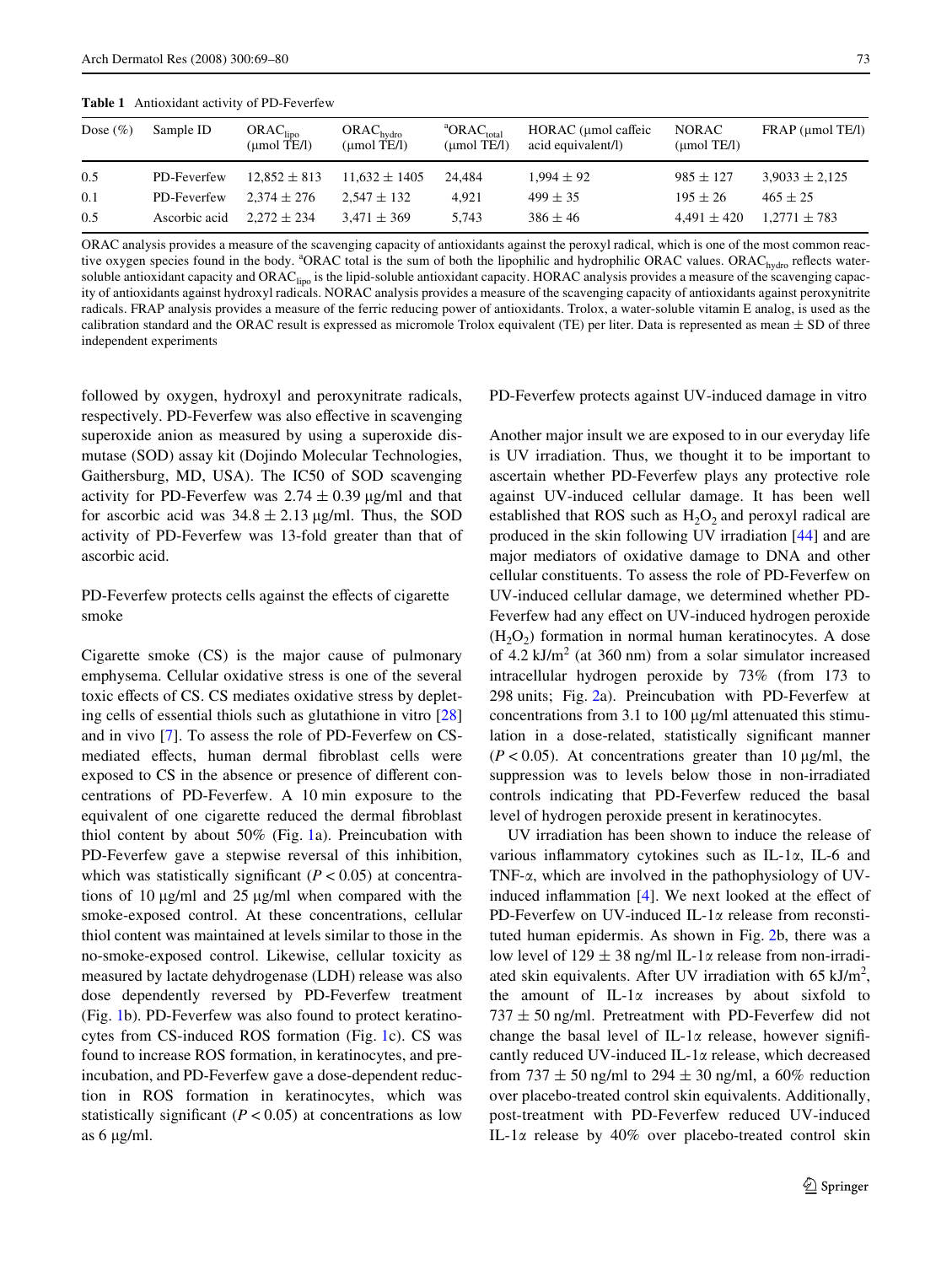

**Fig. 1** PD-Feverfew reduces cigarette smoke-induced damage to normal human dermal fibroblasts and human keratinocytes. **a** Intracellular thiol content was measured and is represented as a percent of control.  $*P < 0.05$  compared with smoke exposed untreated control fibroblasts. **b** Lactate dehydrogenase release was measured and is represented as optical density (OD) units. \**P* < 0.05 compared with smoke-exposed untreated control fibroblasts. **c** PD-Feverfew inhibits smoke-induced H<sub>2</sub>O<sub>2</sub> production in primary human keratinocytes. Keratinocytes were treated with vehicle (placebo) or 1% PD-Feverfew and exposed to cigarette smoke.  $H_2O_2$  production is represented as mean fluorescent units (MFU).  $*P < 0.05$  compared with smoke-exposed vehicle-treated control keratinocytes

equivalents. Pretreatment with PD-Feverfew significantly  $(P < 0.05)$  prevented UV-induced cellular cytotoxicity by reducing LDH release from  $4.39 \pm 0.36$  to  $2.78 \pm 0.22$ (Fig. 2d).



**Fig. 2** PD-Feverfew reduces UVB-induced damage in vitro **a** PD-Feverfew inhibits UVB-induced  $H_2O_2$  production in primary human keratinocytes.  $H_2O_2$  production is represented as mean fluorescent units (MFU). \**P* < 0.05 compared with UV-exposed vehicle-treated control keratinocytes. Reconstituted human epidermis (EPI-200-HCF) was pretreated with vehicle (placebo) or 1% PD-Feverfew for 2 h and exposed to UV irradiation **b** or post-treated with vehicle (placebo) or 1% PD-Feverfew immediately after UV irradiation  $c$  After 24 h, IL-1 $\alpha$  (ng/ml) release was measured by ELISA. **d** Cell viability was assessed using release of lactate dehydrogenase (LDH) as a marker of cytotoxicity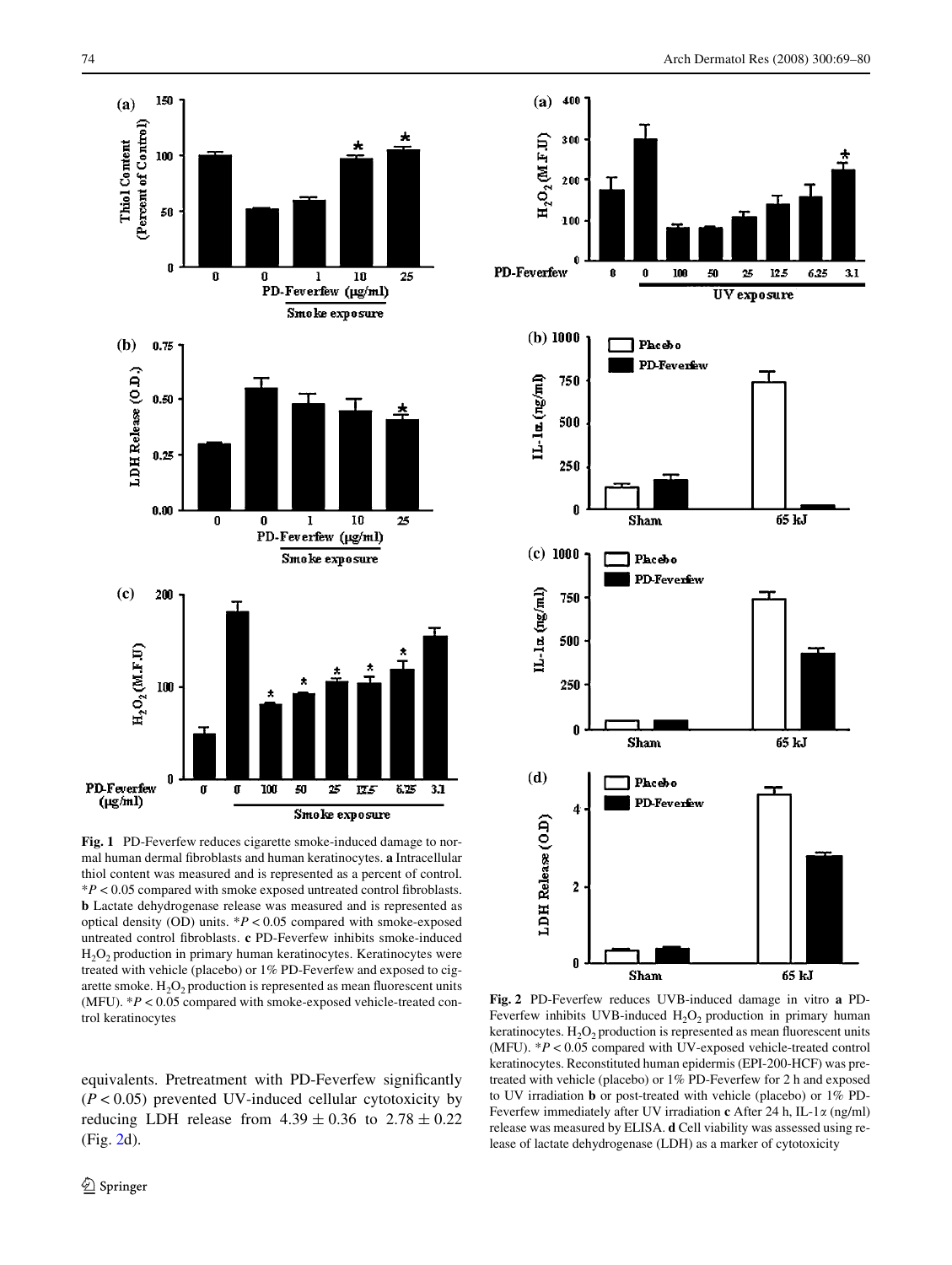PD-Feverfew protects against UV-induced damage in vivo

To determine whether PD-Feverfew exhibited any protective effects on UV-induced damage in vivo, we first looked at the effects of PD-Feverfew on photoaged mouse skin. Exposure of mouse epidermis to UV irradiation results in its pronounced thickening [21, 43] as seen in Fig. 3a. Application of 1% PD-Feverfew markedly attenuated the hyperplasia response. The values of epidermal thickness increased from  $31.3 \pm 7.0$  to  $62.3 \pm 9.7$   $\mu$  following UVB and significantly ( $P < 0.05$ ) decreased to  $45.4 \pm 5.2 \mu$  in the group pretreated with 1% PD-Feverfew (Fig. 3b).

One of the major adverse effects of UV irradiation is damage to DNA, so next we looked at the effects of PD-Feverfew on cellular DNA damage. Thymine dimer immunostaining of swine skin tissue left unexposed or exposed to UV irradiation with or without pretreatment with PD-Feverfew is presented in Fig. 4a. To eliminate the potential of PD-Feverfew to absorb UV irradiation, the surface of the skin was gently washed with water prior to UV exposure. The quantitative values for stain uptake are represented in Fig. 4b. One MED  $(160 \text{ mJ/cm}^2)$  produced a tenfold increase in T-T formation. After pretreatment with 1% PD-Feverfew, T-T formation increased by only threefold, which was 48 and 35% lesser than the values in the untreated and vehicle-treated group, respectively (Fig. 4b). Likewise, after 2.5 MED, the T-T formation was stimulated about 14-fold and pretreatment with 1% PD-Feverfew afforded a significant protection by limiting the stimulation to 8.5-fold (data not shown).

Until cells reverse these types of lesions, either by lightdependent photorepair or nucleoside-excision repair. DNA transcription is blocked, which acts as a trigger for, among other things, programmed cell death or apoptosis [10, 17]. To investigate whether PD-Feverfew had any effects on UVinduced apoptosis, Gottingen microswine were left untreated or exposed to 1 MED UV irradiation in the absence or presence of 1% PD-Feverfew. TUNEL immunostaining of skin biopsies showed that UV exposure dramatically increased the number of TUNEL-positive apoptotic cells and pre- and post-treatment with PD-Feverfew reversed this effect with the epidermis, comparable to the untreated controls (Fig. 4c).

Since the reduced apoptosis could reflect either the activity of PD-Feverfew to inhibit UV-induced DNA damage from occurring or could occur by increasing the repair of UV- DNA damage, we examined the effect of PD-Feverfew on DNA repair processes. PD-Feverfew induced a dosedependent increase in the enzymatic activity of DNA repair enzymes in human epidermal keratinocytes (Table 2). In addition to repairing CPD damage from UV, PD-Feverfew also reduced DNA damage caused by the chemotherapeutic agent, Cisplatin, and the photodynamic agent, Psoralen. PD-Feverfew was also found to induce the nucleotide excision repair process in untreated human epidermal keratino-

**Fig. 3** PD-Feverfew reduces UVB-induced hyperplasia in mice. **a** SKh-1 mice were exposed daily to UVB light for 10 weeks and 1% PD-Feverfew was applied topically prior to and following UV exposure. Skin samples were stained with hematoxylin and eosin (H&E) and histologically evaluated with image analysis. **b** Representation of mean  $\pm$  SD of epidermal thickness measured for the different groups

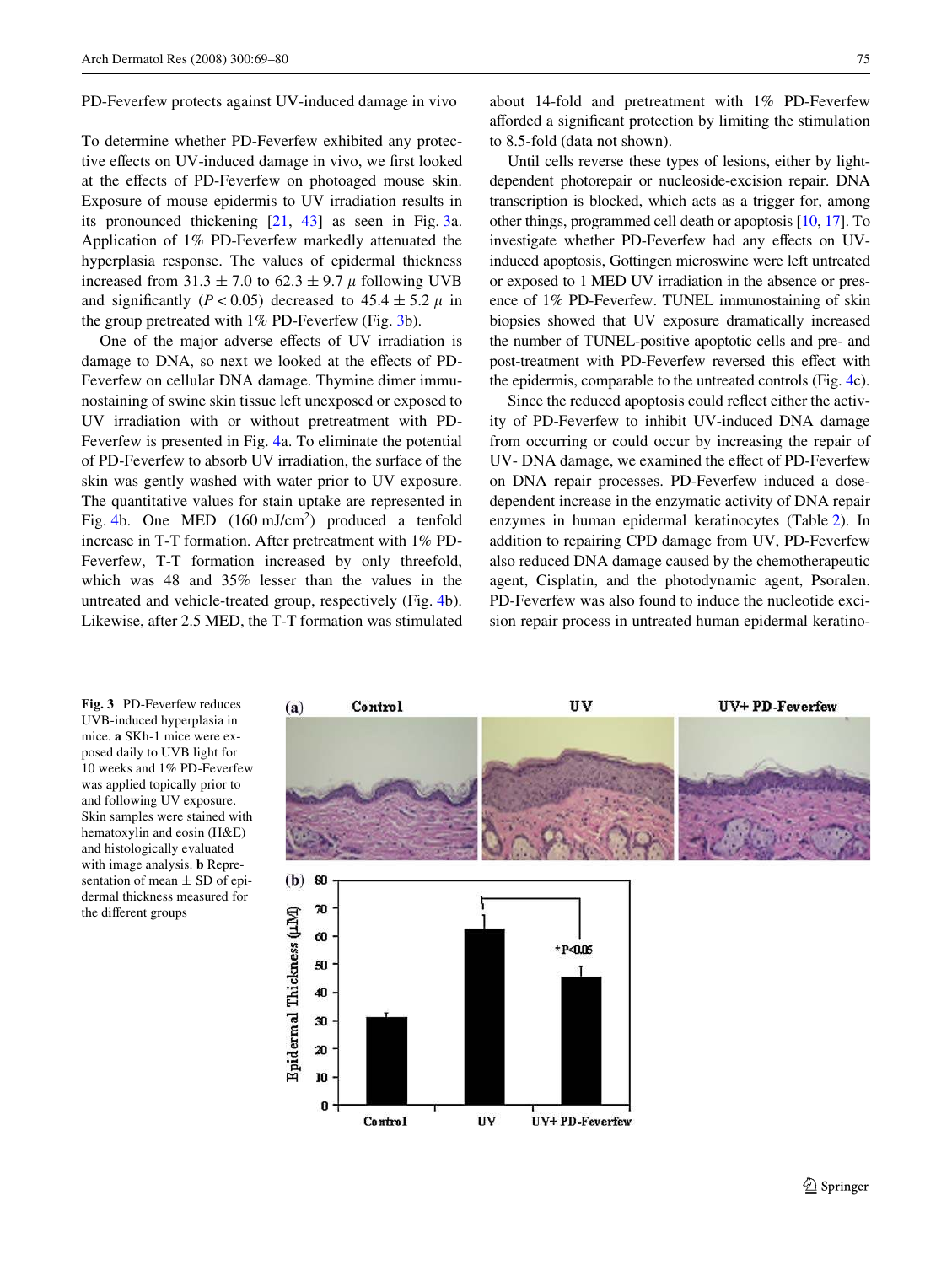**Fig. 4** PD-Feverfew reduces UV-induced DNA and cellular damage in porcine skin. Gottingen microswine were pretreated with vehicle or PD-Feverfew (1%) for 30 min prior to UV irradiation exposure of 1 MED  $(160 \text{ mJ/cm}^2)$ . After 24 h, biopsy punches of the skin were obtained and **a** T-T dimer staining was performed. **b** *Bar graph* representing T-T dimer stain uptake in the skin biopsy punches. **c** TUNEL immunostaining of skin biopsies was performed to determine apoptotic cells. Data represent one of three independent experiments



**Untreated** 

 $UV + PD$ -Feverfew

cytes, which could repair DNA damaged by intrinsic metabolic ROS formation.

PD-Feverfew reduces UV-induced erythema: a clinical study

To elucidate the effect of PD-Feverfew on UV irradiationinduced erythema, human subjects were exposed to 0.5, 1 and 1.5 MED UV irradiation. Figure 5a shows a representative cross-polarized photographic image of a subject at 24 and 48 h post-UVB irradiation, depicting UV-induced erythema that was further evaluated via clinical expert grading and instrumental assessment. As evident from Fig. 5a, at 24 and 48 h post-UVB irradiation, there is a marked reduction in visible erythema for the site treated with 1% PD-Feverfew formulation versus the placebo formulation. In the expert grader assessment, at 24 and 48 h post-UV irradiation, PD-Feverfew-mediated improvements in erythema relative to placebo were statistically significant  $(P < 0.05)$ at 1.0 and 1.5 MED UVB dose (Fig. 5b). Chromameter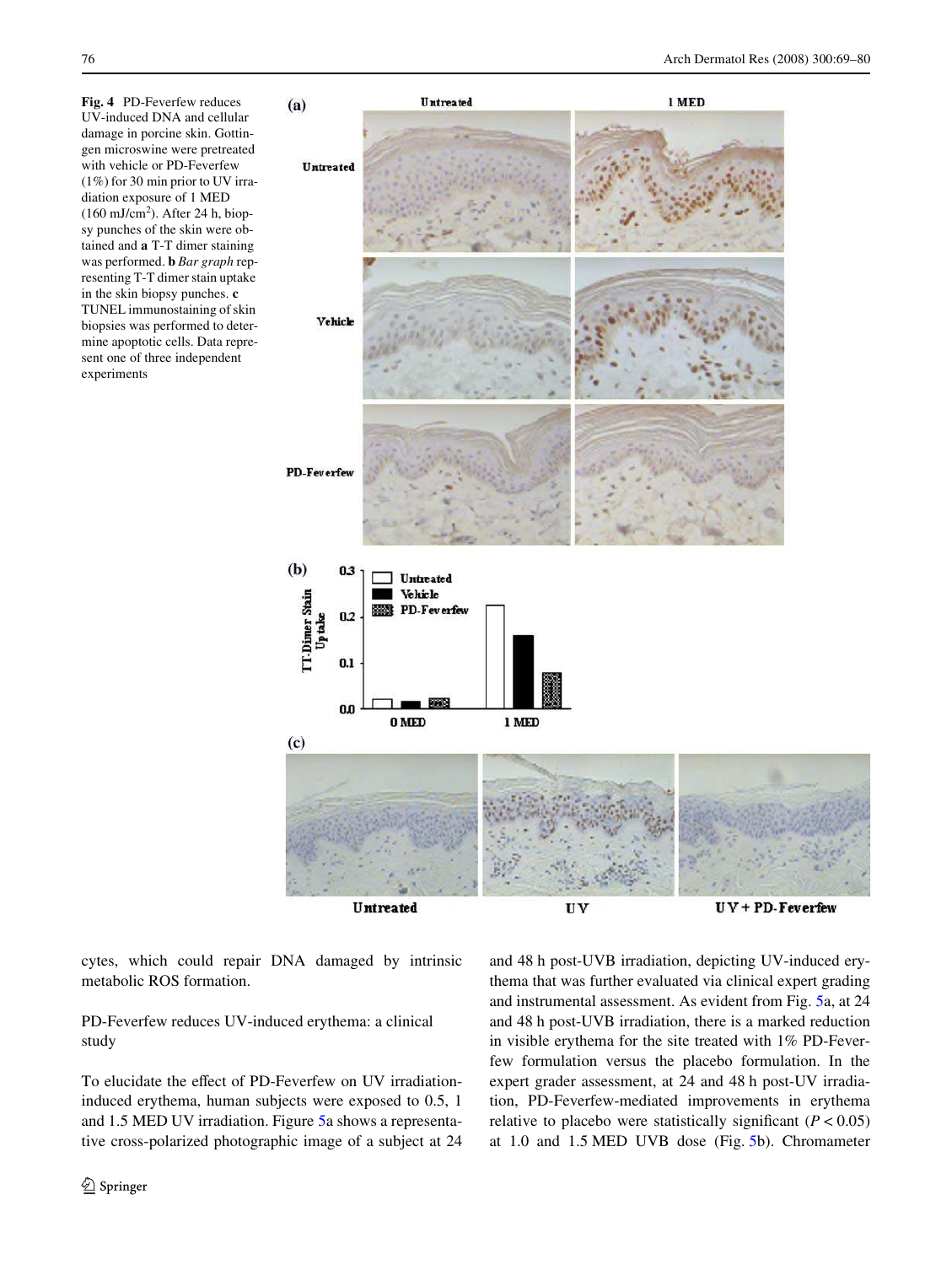Table 2 Effect of PD-Feverfew on DNA repair process

| Lesion carried by DNA Control<br>(treatment/lesion) |                | $10 \mu g/ml$                   | PD-Feverfew PD-Feverfew<br>$30 \mu g/ml$ |
|-----------------------------------------------------|----------------|---------------------------------|------------------------------------------|
| Control (no lesion)                                 | $1637 \pm 277$ | $2172 \pm 423$                  | $3579 \pm 691$                           |
| UVC (TT dimers)                                     | $2664 \pm 693$ | $3990 \pm 579$                  | $5971 \pm 1043$                          |
| Endoperoxide (8-oxo-G) $1885 \pm 506$               |                | $2055 \pm 341$                  | $5005 \pm 2021$                          |
| DDE (alkylated base)                                |                | $6807 \pm 2504$ 6584 $\pm$ 2038 | $17453 \pm 5906$                         |
| CIS (cisplatin adducts)                             | $1203 \pm 291$ | $1968 \pm 569$                  | $3011 \pm 882$                           |
| PSO (psoralen adducts)                              |                | $2725 \pm 357$ $3758 \pm 1818$  | $8251 \pm 1984$                          |

Normal human keratinocytes were incubated with  $10$  and  $30 \mu g/ml$  of PD-Feverfew. Nuclear extracts were obtained and applied to hydrogel glass slides (Perkin Elmer) containing plasmid DNA-bearing lesions induced by different types of agents such as UV (thymine dimers and 6-4 photoproducts), endoperoxide, DDE (oxidative lesions mostly 8-oxo-guanosine), cisplatin (cisplatin adducts) or psoralen (psoralen adducts). The slides were then incubated with  $Cy5-dCTP$  and the efficiency of DNA repair was analyzed by the level of fluorescent base (Cy5-dCTP) integrated in the DNA during the reaction, represented as mean fluorescent intensity  $\pm$  SD representing three independent experiments

readings confirmed the improvements in erythema versus placebo at 24 and 48 h post 0.5–1.5 MED UV irradiation (Fig. 5c). Photo-absorbance studies conducted using a Labsphere confirmed that PD-Feverfew did not substantially absorb UVB (data not shown) and thus indicates that the reduction in erythema does not result from a non-specific interference.

# **Discussion**

To eliminate the risk of skin sensitization from *Parthenolide* in Feverfew, which is reported to cause allergic reactions and contact dermatitis [13], we developed a parthenolide-depleted extract of Feverfew (PD-Feverfew) in the current study. Clincial tolerance testing (repeat insult patch testing) of formulations containing PD-Feverfew in over 1,200 subjects demonstrated that PD-Feverfew does not elicit allergic responses and is free of the sensitizing effects of parthenolide  $[23]$  in contrast to whole Feverfew. In addition, standard tests of phototoxicity and photoallergy for PD-Feverfew were uniformly negative. While removing parthenolide from Feverfew eliminated the sensitization potential, parthenolide depletion did not reduce the antioxidant activity of Feverfew. We demonstrated that Feverfew, depleted of parthenolide (PD-Feverfew), protects skin from smoke and UV-induced DNA damage, apoptosis and inflammation via the ability to scavenge free radicals and dismutate superoxide, protects cells from oxidant-induced depletion of endogenous antioxidants and induces repair of free radical damaged DNA. Taken together, PD-Feverfew provides broad antioxidant protection and repair activity to



**Fig. 5** PD-Feverfew inhibits UV-induced erythema. In a placebo-controlled, randomized, blinded study of 12 subjects, PD-Feverfew formulation treatment followed by exposure to UVB irradiation at varying minimal erythema doses (MED) decreased UVB-induced erythema. **a** Cross-polarized digital photography showing the reduction of erythema. **b** Clinical grader assessment of erythema 24 and 48 h post-UVB irradiation. **c** Assessment of erythema 24 and 48 h post-UVB irradiation using a chromameter. Values are presented as the percentage of improvement relative to placebo.  $*P < 0.05$ ;  $**P < 0.1$ 

the skin, which is continuously challenged by an increasing hostile environment.

DNA damage by UVB irradiation results from photochemical reactions consequent to direct absorption of photons by DNA bases. The UV-induced DNA lesions that have been studied in most detail are the cyclobutane pyrimidine dimer (CPD) and the 6-4 pyrimidine-pyrimidone photoproduct (6-4PP) at adjacent pyrimidines [29]. Our in vivo studies on UV-irradiated microswine showed that PD-Feverfew had a pronounced inhibitory effect on the generation of CPDs (Fig. 4a, b), reducing the formation of CPDs by up to 70%. Several lines of evidence suggest that the reduced DNA damage resulted from the radical scavenging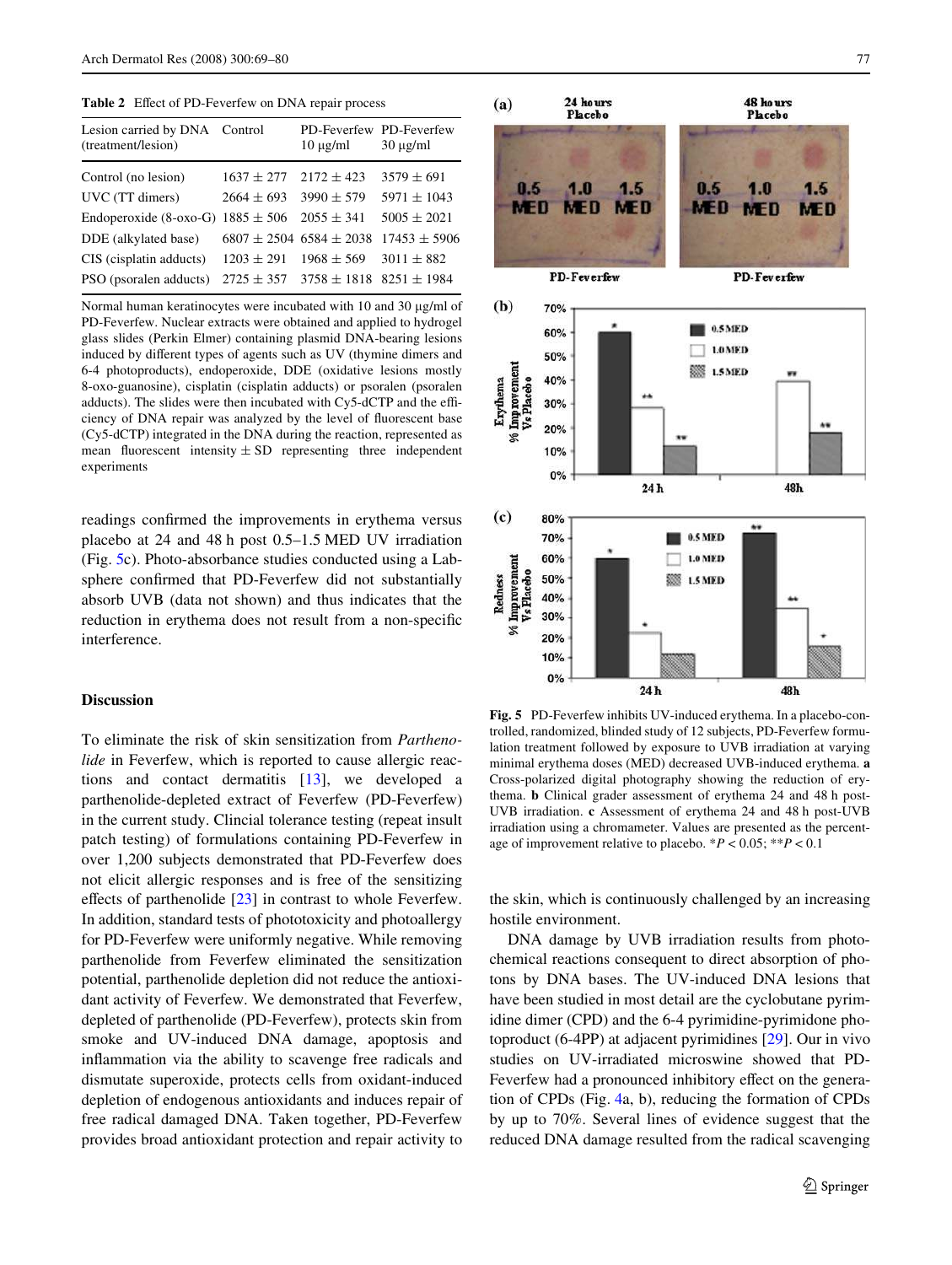activity of PD-Feverfew. Nuclear DNA strand breaks are readily produced by incubation of keratinocytes with hydrogen peroxide [2] and hydroxyl radicals can be generated from hydrogen peroxide through  $Fe<sup>2+</sup>$ -mediated Fenton-type reactions [44]. Our study demonstrated that PD-Feverfew scavenged both hydroxyl and ferric radicals (Table 1), while pretreatment with PD-Feverfew abolished the UV-induced release of hydrogen peroxide from normal human keratinocytes (Fig. 2a). In addition, PD-Feverfew reduced the hydrogen peroxide-induced formation of ROS in keratinocytes (Fig. 1c). Furthermore, pretreatment with PD-Feverfew reduced the intrinsic metabolic oxidative stress as shown by the decrease in peroxide levels to below basal (unirradiated control) levels. Thus, it can be concluded that the antioxidant properties of PD-Feverfew can block the cascade of events taking place between UV irradiation and DNA damage. PD-Feverfew treatment resulted in an increase in repair of DNA damaged by UV and chemotherapeutic and photodynamic agents. Thus, PD-Feverfew can provide a unique protection to the skin challenged by oxidative stress, namely protection from ROS and induction of repair pathways in the skin.

The response to chronic UVB irradiation in vivo demonstrated a protective effect of PD-Feverfew on mouse epidermal hyperplasia. A 10 week exposure to low-dose UVB induced a twofold increase in epidermal thickness, which was reduced to 50% by topical PD-Feverfew (Fig. 3). The pattern of epidermal changes were very similar to those observed when green tea polyphenols (0.2%, w/v) were administered orally as a sole source of drinking water [47] or when lutein/zeaxanthin were supplied as a dietary admix [12]. Likewise, PD-Feverfew blocked the UV-induced release of the pro-inflammatory mediator IL-1 $\alpha$  from reconstituted human epidermis (Fig. 2b). Cytokine release is one of the myriad early responses to external aggressors, leading, if unchecked, to potential inflammation. Consistent with the mechanism of action of antioxidants, PD-Feverfew was less effective in reducing UV-induced release of the pro-inflammatory mediators when applied only after UV exposure (Fig.  $2c$ ). Antioxidants have a greater effectiveness when present prior to, or during, external aggression than when administered after the insult. Indeed, while both pre- and post-treatment of murine keratinocytes with Tocopherol reduced UV-induced  $PGE_2$  release, post-treatment was only about half as effective as pretreatment [51]. In addition to the use of UVB irradiation as the inducer of oxidative stress, we exposed keratinocytes and fibroblasts to cigarette smoke, which is itself rich in free radicals but has also been shown to promote the production of ROS through recruitment and activation of phagocytes in, for example, the lung [39]. Our results showing inhibition of ROS formation, reversible loss of intracellular thiols and a general cytotoxicity are in agreement with published studies [9] and many others reviewed in [46]. PD-Feverfew pretreatment maintained the oxidant–antioxidant balance and thereby allowed the fibroblast thiol content to remain at levels comparable to controls unexposed to cigarette smoke (Fig. 1a). By sparing endogenous antioxidants, PD-Feverfew-treated cells would be better able to resist damage from subsequent external aggression preventing oxidative stress from overwhelming the cellular defenses.

The skin is continuously exposed to numerous forms of external aggression that can alter the oxidative balance and result in cellular damage. Oxidative stress is believed to be a primary factor leading to photoaging and potentially skin cancer [6, 40]. While supplementation of skin with antioxidants putatively can protect skin from oxidative stress, many antioxidants used topically may not be as effective a free radical scavenger as PD-Feverfew. Indeed, antioxidants such as Vitamin C protect against some forms of free radicals, but are marginally effective against other free radicals such as hydroxyl radicals (Table 1) and can undergo degradation when exposed to air [26]. We found that a parthenolide-depleted extract of Feverfew, which was free of sensitization potential, had free radical scavenging activity against a wide range of free radical ions and with greater activity than vitamin C. Furthermore, PD-Feverfew protected skin cells from UV and smoke models of external aggression, reducing free radical damage as shown by maintained cell viability. Through the ability to scavenge free radicals, preserve endogenous antioxidant levels, reduce DNA damage and induce DNA repair of damaged DNA, parthenolide-depleted extract of PD-Feverfew may protect the skin from the numerous external aggressions encountered daily by the skin and reduce the damage to the oxidatively challenged skin.

**Acknowledgments** We would like to acknowledge Devon Grote, Dara Miller and Judy Pinto for their technical contributions, and Claude Saliou for the helpful discussions on antioxidants. We would like to thank Dr. Lynne B. Harrison for guidance and discussion on the clinical erythema studies.

**Open Access** This article is distributed under the terms of the Creative Commons Attribution Noncommercial License which permits any noncommercial use, distribution, and reproduction in any medium, provided the original author(s) and source are credited.

## **References**

- 1. Afaq F, Mukhtar H (2002) Photochemoprevention by botanical antioxidants. Skin Pharmacol Appl Skin Physiol 15:297–306
- 2. Armeni T, Battino M, Stronati A, Pugnaloni A, Tomassini G, Rosi G et al (2001) Total antioxidant capacity and nuclear DNA damage in keratinocytes after exposure to  $\rm H_2O_2$ . Biol Chem 382:1697– 1705
- 3. Assefa Z, Van Laethem A, Garmyn M, Agostinis P (2005) Ultraviolet radiation-induced apoptosis in keratinocytes: on the role of cytosolic factors. Biochim Biophys Acta 1755:90–106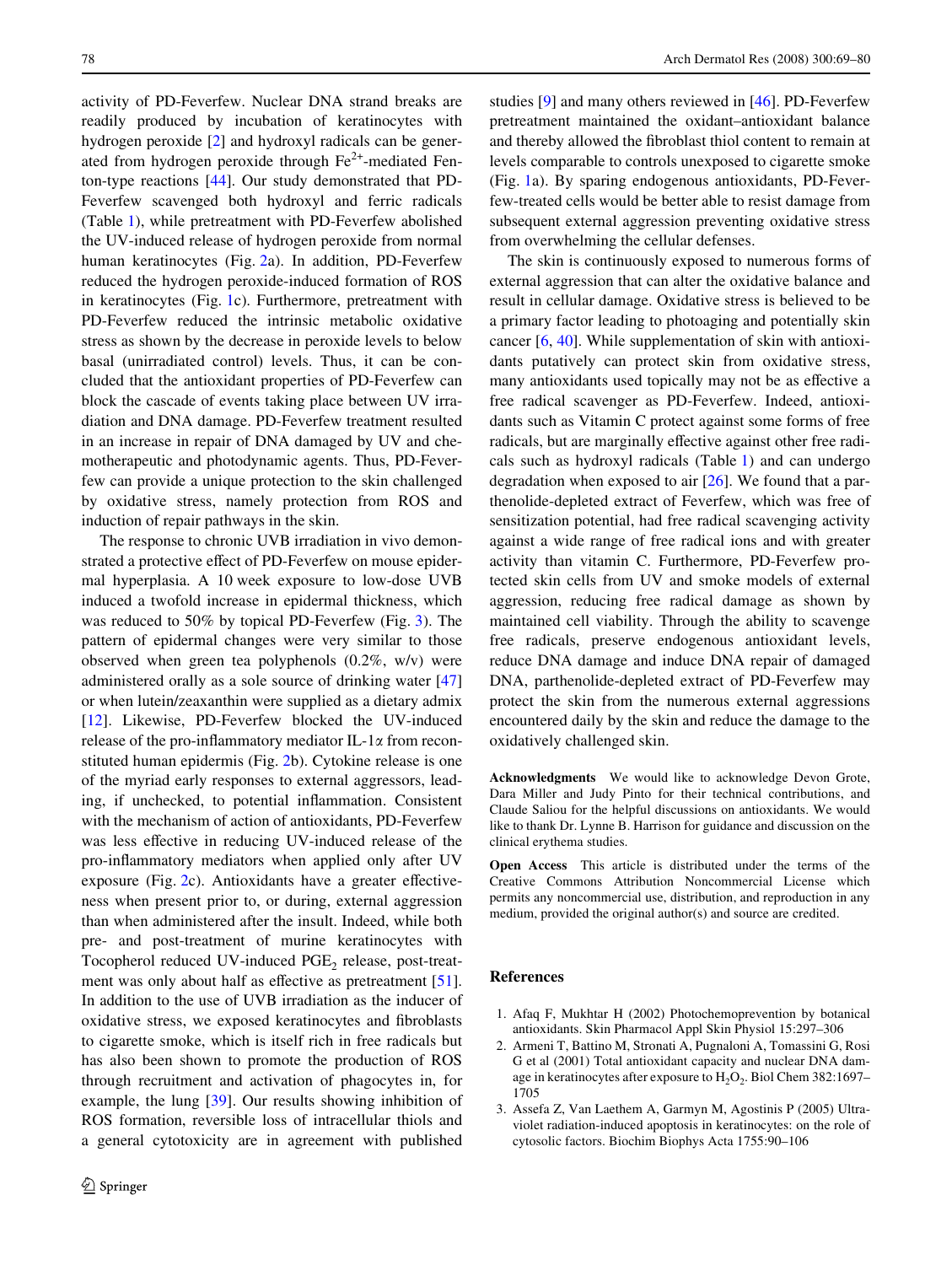- 4. Aubin F (2003) Mechanisms involved in ultraviolet light-induced mmunosuppression. Eur J Dermatol 13:515–523
- 5. Babulak S, Rhein LD, Scala DD, Simion AF, Grove GL (1986) Quantitation of erythema in a soap chamber test using the Minolta chroma (reflectance) meter: comparison of instrumental results with visual assessments. J Soc Cosmet Chem 37:475–479
- 6. Bickers DR, Athar M (2006) Oxidative stress in the pathogenesis of skin disease. J Invest Dermatol 126:2565–2575
- 7. Bilimoria MH, Ecobichon DJ (1992) Protective antioxidant mechanisms in rat and guinea pig tissues challenged by acute exposure to cigarette smoke. Toxicology 72:131–144
- 8. Bombardelli E, Morazzoni P (2001) *Tanacetum parthenium* extract and method of obtaining same. United States Patent US6,224,875 B1
- 9. Carnevali S, Petruzzelli S, Longoni B, Vanacore R, Barale R, Cipollini M et al (2003) Cigarette smoke extract induces oxidative stress and apoptosis in human lung fibroblasts. Am J Physiol 284:L955–L963
- 10. D'Errico M, Lemma T, Calcagnile A, Proietti De Santis L, Dogliotti E  $(2007)$  Cell type and DNA damage-specific response of human skin cells to environmental agents. Mutat Res 614:37–47
- 11. El Hindi T, Ehlers G, Demchuk M, Pfitzner I (2004) Determination of the antioxidant capacity of an antioxidant combination using the fluoroscan assay in vitro and visualization of its effects using histological methods. Arch Dermatol Res 296:258–264
- 12. Gonzalez S, Astner S, An W, Goukassian D, Pathak MA (2003) Dietary lutein/zeaxanthin decreases ultraviolet B-induced epidermal hyperproliferation and acute inflammation in hairless mice. J Invest Dermatol 121:399–405
- 13. Groenewegen WA, Knight DW, Heptinstall S (1992) Progress in the medicinal chemistry of the herb feverfew. Prog Med Chem 29:217–238
- 14. Haratake A, Uchida Y, Schmuth M, Tanno O, Yasuda R, Epstein JH et al (1997) UVB-induced alterations in permeability barrier function: roles for epidermal hyperproliferation and thymocytemediated response. J Invest Dermatol 108:769–775
- 15. Hausen BM, Osmundsen PE (1983) Contact allergy to parthenolide in *Tanacetum parthenium* (L.) Schulz-Bip. (feverfew, Asteraceae) and cross-reactions to related sesquiterpene lactone containing Compositae species. Acta Derm Venereol 63:308–314
- 16. Heptinstall S (1988) Feverfew—an ancient remedy for modern times? J R Soc Med 81:373–374
- 17. Hoeijmakers JH (2001) Genome maintenance mechanisms for preventing cancer. Nature 411:366–374
- 18. Hu HL, Forsey RJ, Blades TJ, Barratt ME, Parmar P, Powell JR  $(2000)$  Antioxidants may contribute in the fight against ageing: an in vitro model. Mech Ageing Dev 121:217–230
- 19. Huang D, Ou B, Hampsch-Woodill M, Flanagan JA, Deemer EK (2002) Development and validation of oxygen radical absorbance capacity assay for lipophilic antioxidants using randomly methylated beta-cyclodextrin as the solubility enhancer. J Agric Food Chem 50:1815–1821
- 20. Jain NK, Kulkarni SK (1999) Antinociceptive and anti-inflammatory effects of Tanacetum parthenium L. extract in mice and rats. J Ethnopharmacol 68:251–259
- 21. Kligman LH (1989) The ultraviolet-irradiated hairless mouse: a model for photoaging. J Am Acad Dermatol 21:623–631
- 22. Kohen R, Gati I (2000) Skin low molecular weight antioxidants and their role in aging and in oxidative stress. Toxicology 148:149–157
- 23. Kurtz E, Walczak VR (2005) Clinical safety review of topical emollient formulations containing parthenolide-free-extract of Feverfew. J Am Acad Dermatol 52:P87
- 24. Kwok BH, Koh B, Ndubuisi MI, Elofsson M, Crews CM (2001) The anti-inflammatory natural product parthenolide from the medicinal herb Feverfew directly binds to and inhibits IkappaB kinase. Chem Biol 8:759–766
- 25. MacNee W, Bridgeman MM, Marsden M, Drost E, Lannan S, Selby C et al (1991) The effects of *N*-acetylcysteine and glutathione on smoke-induced changes in lung phagocytes and epithelial cells. Am J Med 91:60S–66S
- 26. Maia AM, Baby AR, Pinto CA, Yasaka WJ, Suenaga E, Kaneko TM et al (2006) Influence of sodium metabisulfite and glutathione on the stability of vitamin C in O/W emulsion and extemporaneous aqueous gel. Int J Pharm 322:130–135
- 27. Marks R (1995) An overview of skin cancers. Incidence and causation. Cancer 75:607–612
- 28. Muller T, Gebel S (1994) Heme oxygenase expression in Swiss 3T3 cells following exposure to aqueous cigarette smoke fractions. Carcinogenesis 15:67–72
- 29. Nakajima S, Lan L, Kanno S, Takao M, Yamamoto K, Eker AP et al (2004) UV light-induced DNA damage and tolerance for the survival of nucleotide excision repair-deficient human cells. J Biol Chem 279:46674–46677
- 30. Nguyen H, Finkelstein E, Reznick A, Cross C, van der Vliet A (2001) Cigarette smoke impairs neutrophil respiratory burst activation by aldehyde-induced thiol modifications. Toxicology 160:207–217
- 31. Nishi J, Ogura R, Sugiyama M, Hidaka T, Kohno M (1991) Involvement of active oxygen in lipid peroxide radical reaction of epidermal homogenate following ultraviolet light exposure. J Invest Dermatol 97:115–119
- 32. Ogura R, Sugiyama M, Nishi J, Haramaki N (1991) Mechanism of lipid radical formation following exposure of epidermal homogenate to ultraviolet light. J Invest Dermatol 97:1044–1047
- 33. Ou B, Hampsch-Woodill M, Prior RL (2001) Development and validation of an improved oxygen radical absorbance capacity assay using fluorescein as the fluorescent probe. J Agric Food Chem 49:4619–4626
- 34. Pathak MA, Stratton K (1968) Free radicals in human skin before and after exposure to light. Arch Biochem Biophys 123:468–476
- 35. Paulsen E, Christensen LP, Andersen KE (2007) Compositae dermatitis from airborne parthenolide. Br J Dermatol 156:510–515
- 36. Placzek M, Gaube S, Kerkmann U, Gilbertz KP, Herzinger T, Haen E et al (2005) Ultraviolet B-induced DNA damage in human epidermis is modified by the antioxidants ascorbic acid and D-alpha-tocopherol. J Invest Dermatol 124:304–307
- 37. Rahman I, MacNee W (1999) Lung glutathione and oxidative stress: implications in cigarette smoke-induced airway disease. Am J Physiol 277:L1067–L1088
- 38. Raitio A, Kontinen J, Rasi M, Bloigu R, Roning J, Oikarinen A (2004) Comparison of clinical and computerized image analyses in the assessment of skin ageing in smokers and non-smokers. Acta Dermatol Venereol 84:422–427
- 39. Reznick AZ, Cross CE, Hu ML, Suzuki YJ, Khwaja S, Safadi A et al (1992) Modification of plasma proteins by cigarette smoke as measured by protein carbonyl formation. Biochem J 286:607–611
- 40. Rittie L, Fisher GJ (2002) UV-light-induced signal cascades and skin aging. Ageing Res Rev 1:705–720
- 41. Rusznak C, Mills PR, Devalia JL, Sapsford RJ, Davies RJ, Lozewicz S (2000) Effect of cigarette smoke on the permeability and IL-1beta and sICAM-1 release from cultured human bronchial epithelial cells of never-smokers, smokers, and patients with chronic obstructive pulmonary disease. Am J Respir Cell Mol Biol 23:530–536
- 42. Schwarz T (1988) [The significance of epidermal cytokines in UVinduced immune suppression]. Der Hautarzt; Zeitschrift fur Dermatologie, Venerologie, und verwandte Gebiete 39:642–646
- 43. Sterenborg HJ, de Gruijl FR, van der Leun JC (1986) UV-induced epidermal hyperplasia in hairless mice. Photodermatol 3:206–214
- 44. Stewart MS, Cameron GS, Pence BC (1996) Antioxidant nutrients protect against UVB-induced oxidative damage to DNA of mouse keratinocytes in culture. J Invest Dermatol 106:1086–1089